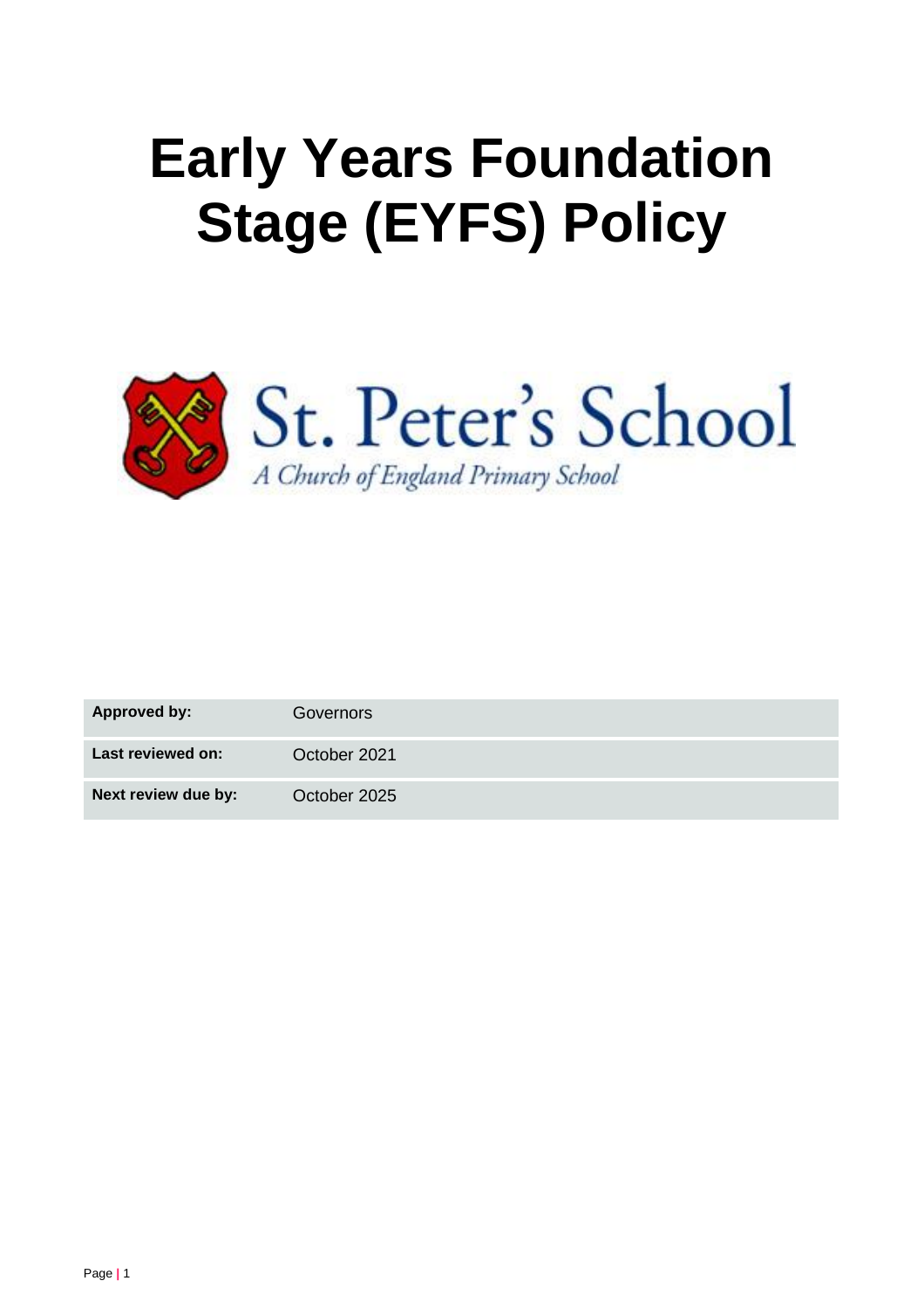## **Contents**

## **1. Aims**

This policy aims to ensure:

- That children access a broad and balanced curriculum that gives them the broad range of knowledge and skills needed for good progress through school and life
- Quality and consistency in teaching and learning so that every child makes good progress and no child gets left behind
- A close working partnership between staff and parents and/or carers
- Every child is included and supported through equality of opportunity and anti-discriminatory practice

## **2. Legislation**

This policy is based on requirements set out in the [statutory framework for the Early Years Foundation Stage](https://www.gov.uk/government/publications/early-years-foundation-stage-framework--2/)  (EYFS) that [applies from September 2021.](https://www.gov.uk/government/publications/early-years-foundation-stage-framework--2/)

## **3. Structure of the EYFS**

At St Peters School EYFS is the provision for children age 4, who will be 5 in their first year at our school. The children have the first two weeks half days and then full time after that for the remainder of the year. The learning is between 8:45am and 3:10pm each day. The pupils have 65 minute for lunch each day. We have a set intake of 60 children. These are split into three classes of 20. The children are placed in these classes on age.

EYFS have small class sizes. This means they get high quality interaction with highly skilled adults. The curriculum in EYFS ensures that all areas in the new framework are covered. Observations inform future planning and learning. There is a big focus on PSED to ensure children are happy and ready to learn. Pupils with specific needs are identified early through close liaison with the nurseries and parents. This results in appropriate interventions being put into place, usually before the children have even started school. Every child visits the school before they start in September and gets the opportunity to see their learning environment and meet their teacher.

## **4. Curriculum**

Our early years setting follows the curriculum as outlined in the latest version of the EYFS statutory framework that applies from September 2021.

The EYFS framework includes 7 areas of learning and development that are equally important and interconnected. However, 3 areas known as the prime areas are seen as particularly important for igniting curiosity and enthusiasm for learning, and for building children's capacity to learn, form relationships and thrive.

The prime areas are: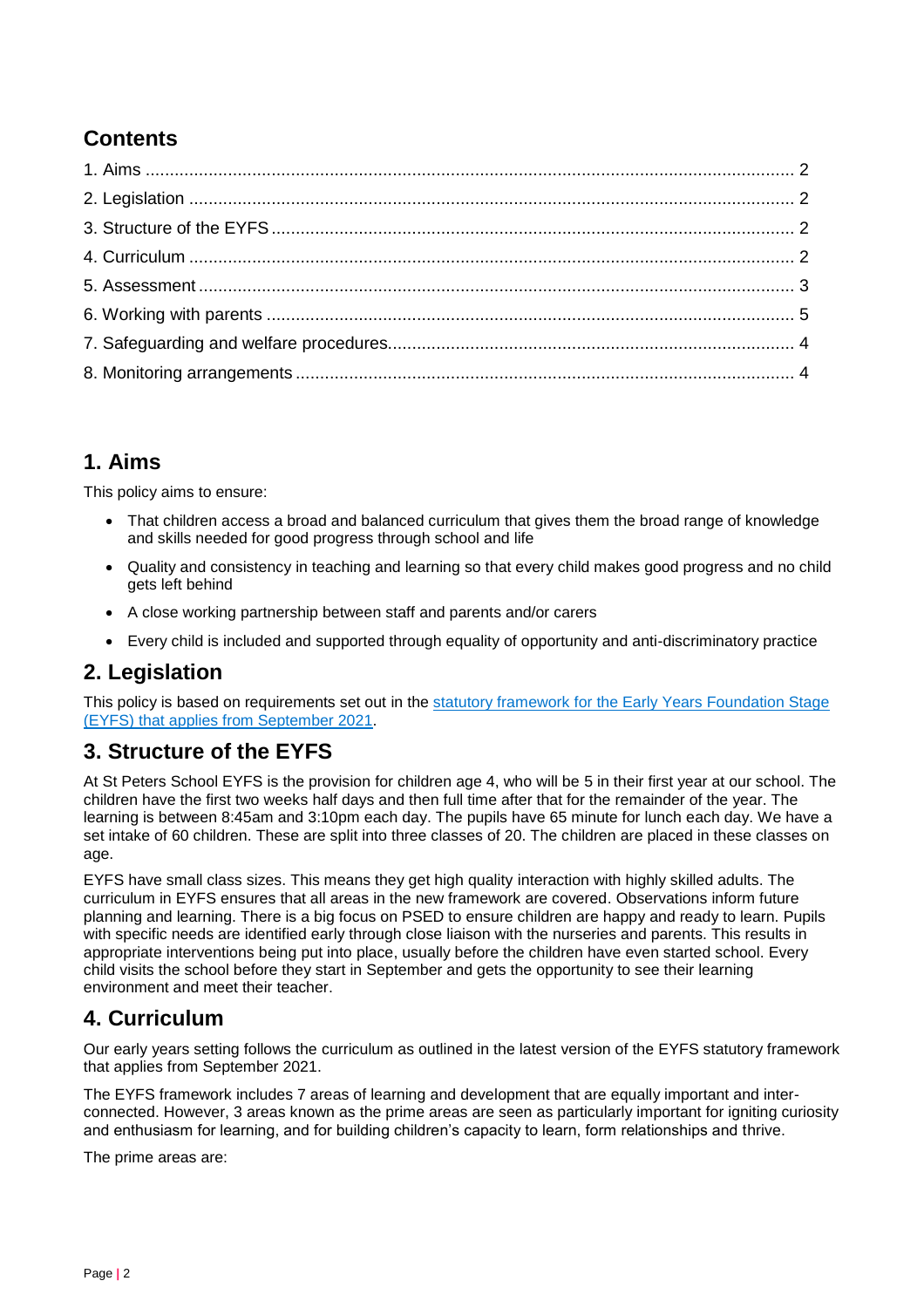- Communication and language
- Physical development
- Personal, social and emotional development

The prime areas are strengthened and applied through 4 specific areas:

- Literacy
- Mathematics
- Understanding the world
- Expressive arts and design

#### **4.1 Planning**

Staff plan activities and experiences for children that enable children to develop and learn effectively. In order to do this, staff focus strongly on the 3 prime areas.

Staff also take into account the individual needs, interests, and stage of development of each child in their care, and use this information to plan a challenging and enjoyable experience. Where a child may have a special educational need or disability, staff consider whether specialist support is required, linking with relevant services from other agencies, where appropriate.

Lessons are coherently planned and sequenced to make sure it is ambitious for all pupils. Planning is designed to cater for all learners so that they are engaged and enthused by the topic. Topics are based around a new book or theme each week.

The children's interests are also taken into consideration and planning can be adapted accordingly. Lessons begin with whole class teacher input followed by a mixture of adult led activities and enhanced provision.

#### **4.2 Teaching**

We also encourage and value child initiated play and learning through continuous provision which uses both indoor and outdoor areas. Emphasis is put on reading, phonics, writing and maths. In line with the rest of the school, learning is taught using the mastery approach so that children have a deep understanding of each of the areas of learning. Children are observed continuously by all adults and WOW moments are recorded

## **5. Assessment**

At St Peters School, ongoing assessment is an integral part of the learning and development processes. Staff observe pupils to identify their level of achievement, interests and learning styles. These observations are used to shape future planning. Staff also take into account observations shared by parents and/or carers.

At the **end of the EYFS**, staff complete the EYFS profile for each child. Pupils are assessed against the 17 early learning goals, indicating whether they are:

- Meeting expected levels of development
- Not yet reaching expected levels ('emerging')

The profile reflects ongoing observations, and discussions with parents and/or carers. The results of the profile are shared with parents and/or carers for their child.

The profile is moderated internally (referring to the Development Matters [guidance\)](https://www.gov.uk/government/publications/development-matters--2) and in partnership with other local schools, to ensure consistent assessment judgements. EYFS profile data is submitted to the local authority.

## **6. Working with parents**

We recognise that children learn and develop well when there is a strong partnership between staff and parents and/or carers.